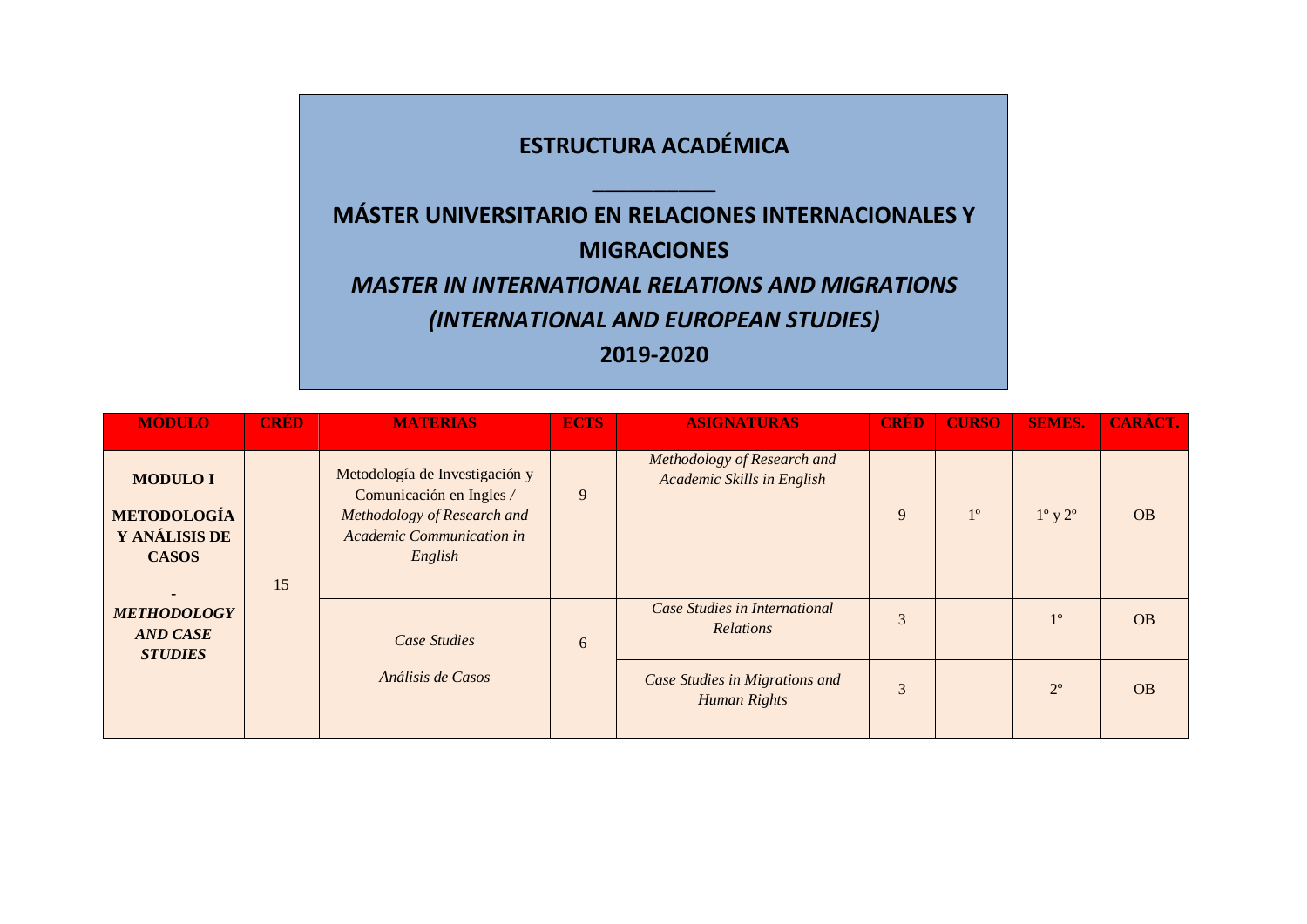| MÓDULO II:                                                                                        |    | Relaciones Internacionales y<br>Derecho Internacional - Naciones<br>Unidas, Unión Europea y España<br>en la Sociedad Internacional /<br><b>International Relations and</b><br>International Law. United<br>Nations, European Union and<br>Spain in the International Society | $\,8\,$ | Introduction to International<br>Relations<br>Derecho Internacional, Naciones<br>Unidas y UE. Política Exterior de<br>España | $\overline{4}$<br>$\overline{4}$ | $1^{\circ}$<br>$1^{\circ}$ | $1^{\circ}$<br>$1^{\circ}$ | <b>OB</b><br><b>OB</b> |
|---------------------------------------------------------------------------------------------------|----|------------------------------------------------------------------------------------------------------------------------------------------------------------------------------------------------------------------------------------------------------------------------------|---------|------------------------------------------------------------------------------------------------------------------------------|----------------------------------|----------------------------|----------------------------|------------------------|
| <b>RELACIONES</b><br><b>INTERNACIONA</b><br>LE S Y UNIÓN<br><b>EUROPEA</b><br><b>INTERNATIONA</b> | 17 | Seguridad, Conflicto y<br>Cooperación en la Sociedad<br>Internacional / Security, Conflict<br>and Cooperation in the<br><b>International Society</b>                                                                                                                         | 4       | Seguridad, Conflicto y Cooperación<br>en la Sociedad Internacional.<br>Inteligence and Security                              | 4                                | $1^{\circ}$                | $1^{\circ}$                | <b>OB</b>              |
| <b>L RELATIONS</b><br><b>AND THE</b><br><b>EUROPEAN</b><br><b>UNION</b>                           |    | Interdependencia económica,<br>sostenibilidad medioambiental y<br>cooperación al desarrollo/<br>Economic interdependence,<br>cooperation for development, and<br>environmental sustainability                                                                                | 5       | Interdependencia económica,<br>sostenibilidad medioambiental y<br>cooperación al desarrollo                                  | 5                                | $1^{\circ}$                | $1^{\circ}$                | OB                     |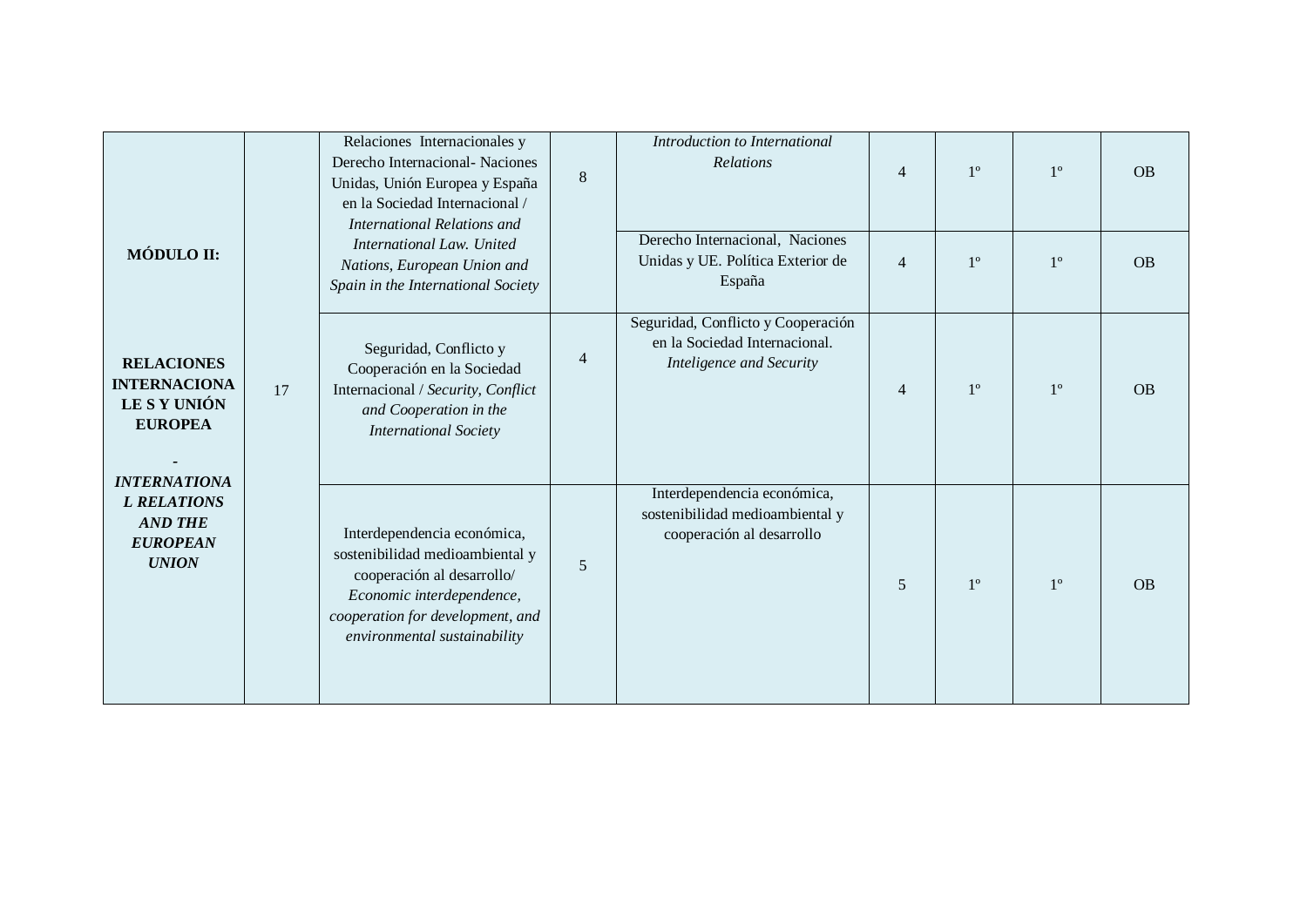| MÓDULO III:                                                                    |    | Inmigración, Asilo y Fronteras en                                                                                                                                 |                | Introduction to International<br><b>Migrations and Human Rights</b>                                    | $\overline{4}$ | $1^{\circ}$ | $2^{\circ}$ | <b>OB</b>  |
|--------------------------------------------------------------------------------|----|-------------------------------------------------------------------------------------------------------------------------------------------------------------------|----------------|--------------------------------------------------------------------------------------------------------|----------------|-------------|-------------|------------|
| <b>INMIGRACIÓN</b><br>Y DERECHOS<br><b>HUMANOS</b><br><b>MIGRATION</b>         | 16 | la Sociedad Internacional y en<br>Europa / Migration, Asylum and<br>Borders in the International<br>Society and Europe                                            | 12             | Inmigración, Refugiados y Fronteras<br>en Derecho Internacional y Derecho<br>Europeo. Comparative Law. | 8              | $1^{\circ}$ | $2^{\circ}$ | <b>OB</b>  |
| <b>AND HUMAN</b><br><b>RIGHTS</b>                                              |    | Derechos Humanos en la<br>Sociedad Internacional y en la<br>frontera sur de Europa / Human<br>Rights in International Society<br>and in Europe's Southern Borders | $\overline{4}$ | Derechos Humanos en la Sociedad<br>Internacional y en la frontera sur de<br>Europa                     | $\overline{4}$ | $1^{\circ}$ | $2^{\circ}$ | <b>OB</b>  |
| <b>MODULO IV</b><br><b>OPTATIVIDAD</b><br><b>OPTATIONAL</b><br><b>COURSES-</b> | 6  | The European Union as a Global<br>Actor<br>LA Unión Europea como Actor<br>Global                                                                                  | 6              | The European integration and the<br>European Union in the World                                        | 6              | $1^{\circ}$ | $2^{\circ}$ | <b>OPT</b> |
|                                                                                |    | Inmigrantes, ONGs y Derechos                                                                                                                                      |                |                                                                                                        | 6              | $1^{\circ}$ | $2^{\circ}$ | <b>OPT</b> |